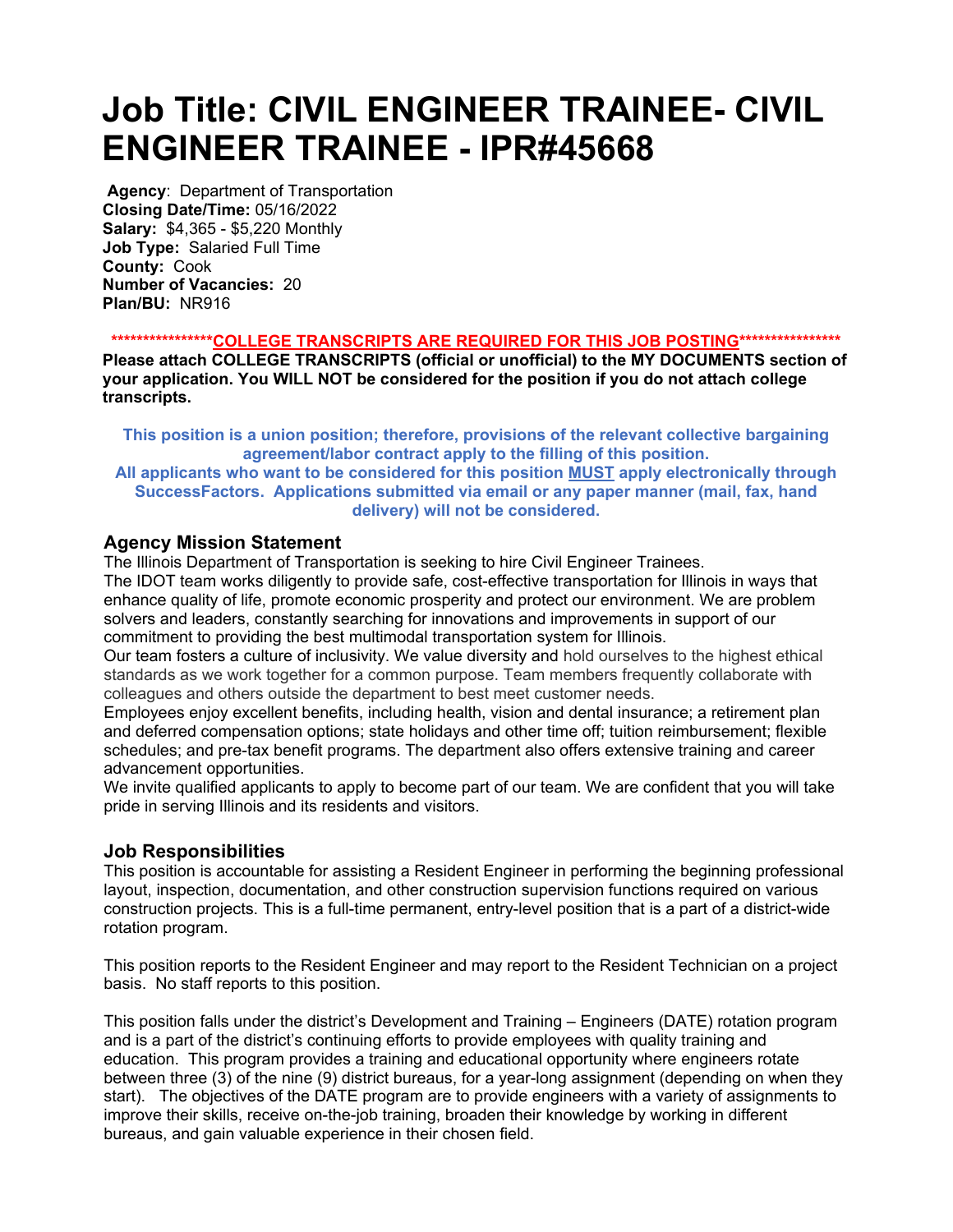During the Bureau of Construction rotation, while under the direction of the Resident Engineer, the Civil Engineer Trainee position provides the contractor with the necessary layout and inspection assistance required on all types of highway construction projects.

Typical problems faced by the incumbent include ensuring the correct interpretation of the plans and specifications, while inspecting and directing the contractor's performance of the construction work and modifying the planned work to coincide with existing field conditions. The greatest challenge to this position is helping to provide accurate and timely construction information for the contractor.

This position personally acts as the instrument technician or note keeper on the survey party; inspects construction operations such as earthwork, drainage, asphalt or concrete pavements, concrete and steel structures and other miscellaneous items involved in road and bridge construction; provides necessary reports; reduces survey notes, plots cross sections, computes quantities, checks computations, and documents pay items and others; and assists the Resident Engineer on specific construction problems.

The incumbent refers more difficult problems or necessary plan changes to the Resident Engineer but accepts or rejects materials incorporated in the project based on visual or field tests and ensures that all materials have been properly inspected prior to being incorporated into the project.

## (Job Responsibilities continued)

The incumbent has contact with resident engineers, project engineers, personnel from the district Bureau of Materials, other bureaus, contractors, and the general public.

The effectiveness of this position will be measured by the timeliness and accuracy of layouts, inspections, and required documentation.

# Principal Accountabilities

1. Provides accurate measurement, computation, and documentation of contract items to ensure compliance with plans and specifications.

- 2. Keeps Resident Engineer informed of any construction problems encountered or changes made.
- 3. Provides accurate and timely layouts to meet contractor's schedule.
- 4. Ensures that the items inspected are in accordance with the specifications.
- 5. Provides records and reports required for project finalization.
- 6. Suggests resolutions to construction problems.
- 7. Performs duties in compliance with departmental safety rules. Performs all duties in a manner conducive to the fair and equitable treatment of all employees.
- 8. Performs other duties as assigned.

## Qualifications

### Position Requirements

- Completion of a bachelor's degree in engineering from an ABET accredited college OR master's degree in engineering or Engineer Intern License in the state of Illinois (includes those expecting to graduate in the spring of 2022)
- Minimum 2.5 cumulative GPA in engineering related courses (If 2.0-2.5 GPA, candidate must have passed the Fundamentals of Engineering exam.)
- Valid driver's license

### Position Desirables

• Strong oral and written communication skills

Work Hours: 8:00 AM - 4:30 PM Monday-Friday

Work Location: 201 Center Ct Schaumburg, IL 60196-3169 Office: Office of Highways Project Implementation/Region 1/District 1/Bureau of Construction Agency Contact: DOT.CO.BPM.EmploymentApplications@Illinois.gov